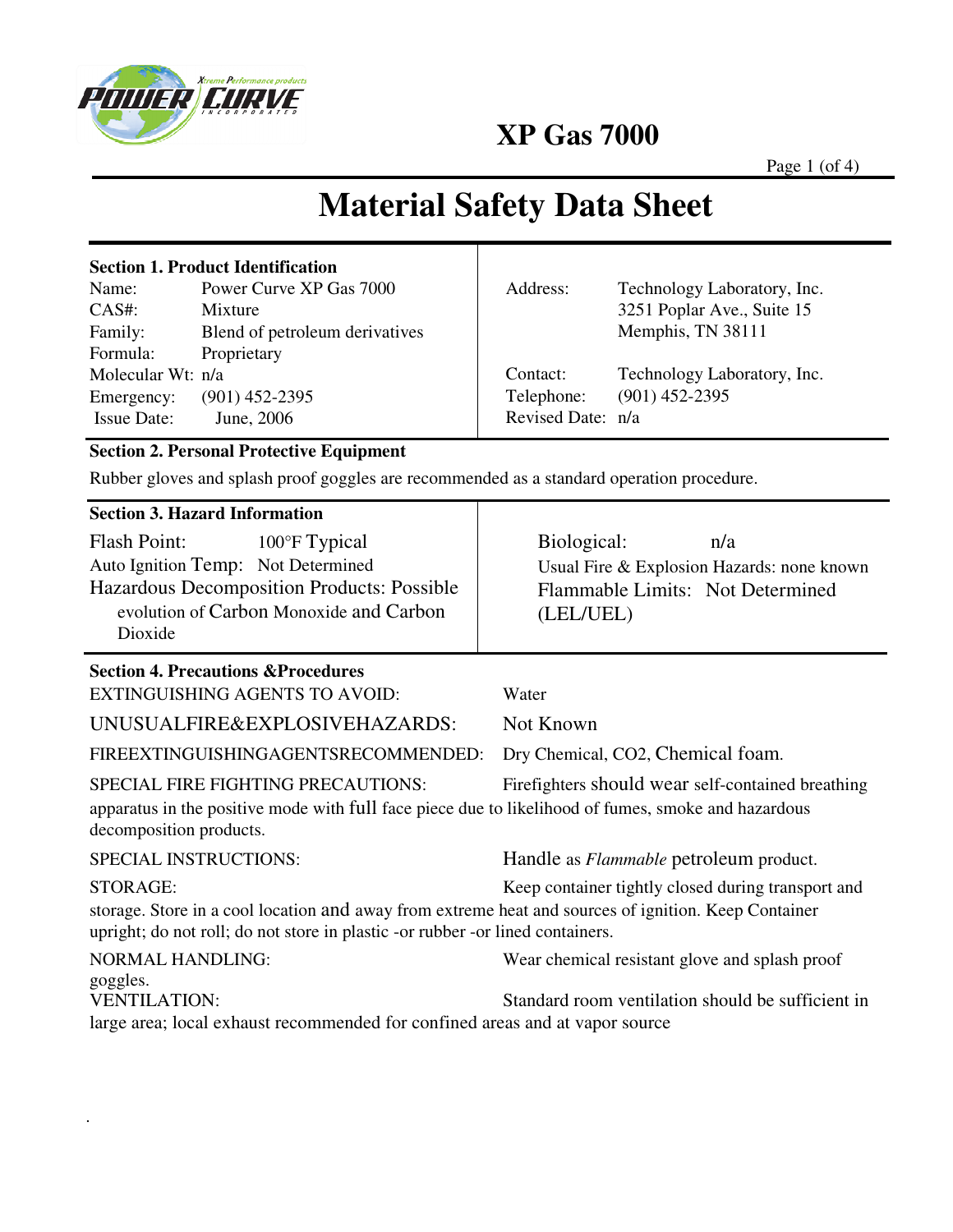

### **XP Gas 7000**

Page 2 (of 4)

### **Material Safety Data Sheet**

#### *Continued -* **Section 4. Precautions & Procedures**

SPILL OR LEAK: Ventilate area. Remove sources of ignition. Contain spill with dikes or absorbents to prevent migration and entry into sewers or streams. Take up small spills with dry chemical absorbent. Large spills may be taken up with explosion proof pump or vacuum and finished off with dry chemical absorbent. May require extraction of contaminated soil.

| <b>Section 5. Physical Characteristics</b><br><b>BOLING POINT:</b><br><b>VAPOR DENSITY:</b><br><b>EVAPORATION RATE:</b><br>(Butyl Acetate=1)            | $300^{\circ}F$<br>$(Air=1)$ . Not determined<br>$\leq$ 1 | pH:<br><b>VAPOR PRESSURE:</b><br><b>SOLUBILITY IN WATER:</b>                                              | n/a<br>Not determined<br>Not Soluble |
|---------------------------------------------------------------------------------------------------------------------------------------------------------|----------------------------------------------------------|-----------------------------------------------------------------------------------------------------------|--------------------------------------|
| APPEARANCE / ODOR: Amber / Hydrocarbon.<br><b>Section 6. Reactivity Data</b><br>STABILITY:<br><b>MATERIALS TO AVOID:</b><br><b>CONDITIONS TO AVOID:</b> | Stable<br>Contact with strong oxidizers                  | SPECIFIC GRAVITY (H2O=1), $@25^{\circ}C: 0.90$<br>Contact with heat, flame and other sources of ignition. |                                      |
|                                                                                                                                                         |                                                          |                                                                                                           |                                      |

HAZARDOUS POLYMERIZATION: Will not occur.

#### **Section 7. First Aid Measures**

EYE CONTACT: May cause local eye irritation; Flush with water for at least 15 minutes.

SKIN CONTACT: May cause irritation and drying OT' skin Wash with soap and water and remove contaminated clothing.

MEDICAL CONDITIONS: Generally aggravated by exposure Prolonged or repeated contact with skin may cause skin irritation and dermatitis.

- INHALATION: Vapors may cause headaches, nausea and dizziness. fresh air; if not breathing, give artificial respiration.
- INGESTION: May cause nausea, drowsiness, loss of coordination and fatigue **DO** *NOT induce* **vomiting;** Get medical attention immediately.
- MEDICAL: Conditions generally aggravated by exposure Prolonged or repeated contact with skin may cause irritation and dermatitis.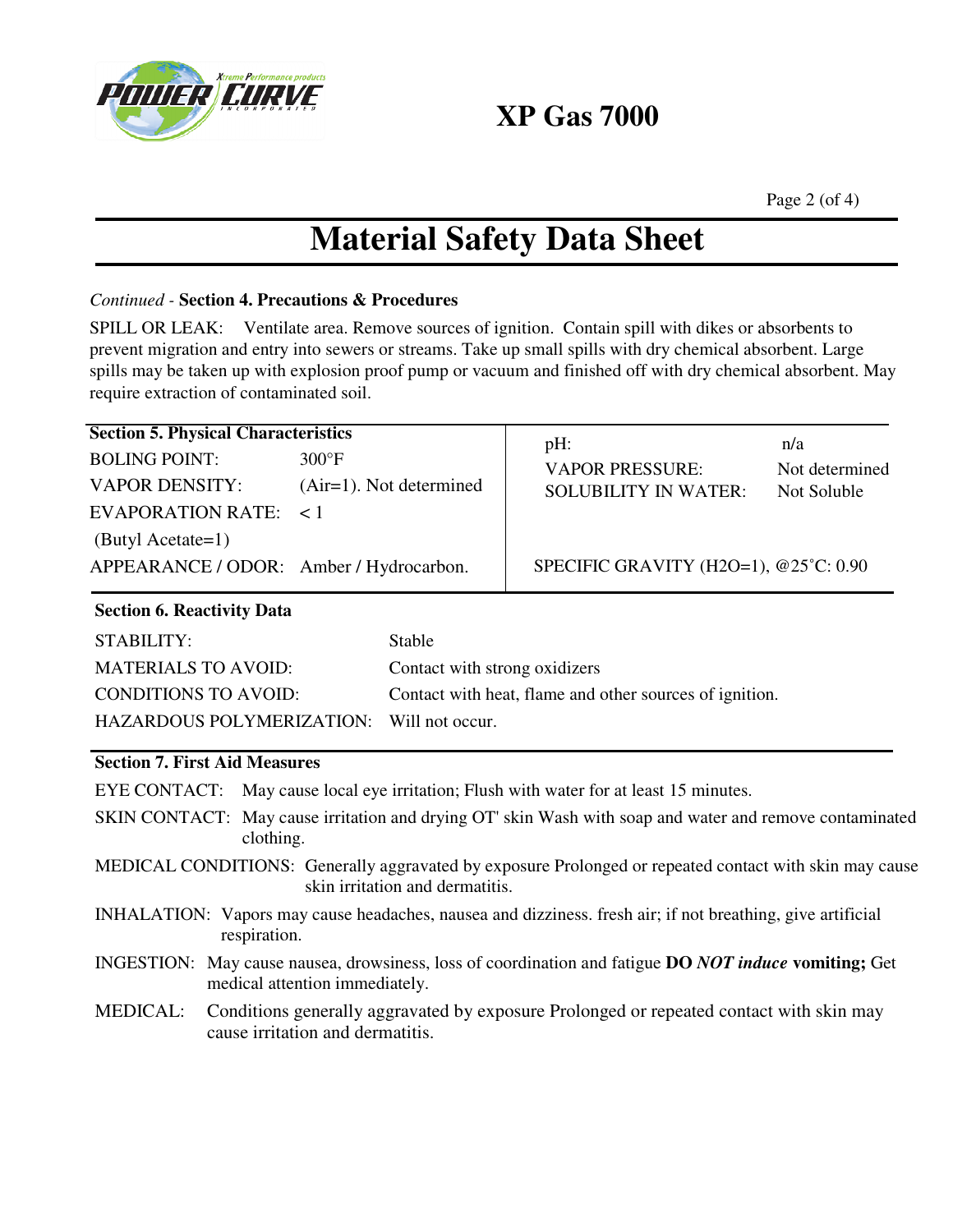

Page  $3$  (of 4)

## **Material Safety Data Sheet**

#### **Section 8. Environmental Concerns**

DEGRADABILITY/AQUATIC TOXICITY: Not Known

RCRA STATUS OF UNUSED MATERIAL: Dispose in permitted hazardous waste site.

EPA HAZARDOUS SUBSTANCE: Yes -Reportable Quantity = 100Ibs.for Ignitable substance.

WASTE DISPOSAL METHODS: Incinerate as a waste oil at a registered site; disposer must comply with Federal, State and Local disposal or discharge statute

SMALL SPILLS: Use an absorbent material, collect and place in marked containers for disposal.

SPILL OR LEAK: Ventilate area. Remove sources of ignition. Contain spill with dikes or absorbents to prevent migration and entry into sewers or streams. Take up small spills with dry chemical absorbent. Large spills may be taken up with an explosion proof pump or vacuum and finished off with dry chemical absorbent. May require extraction of contaminated soil

#### **Section 9. References.**

GENERAL: Merck Index, Tenth Edition; Supplied Material Safety Data PERMISSIBLE CONCENTRATION REFERENCES: ACGIH, NIOSH, OSHA; See **Registry of Toxic Effects of Chemical Substances** for specific test results and the latest regulatory standards.

#### **Section 10. Hazardous Ingredients**

This Material is NOT known to contain any Carcinogen listed under OSHA Communication Standard 29 CFR 1910 1200.

| Glycol Ethers   |
|-----------------|
| $111 - 76 - 2$  |
| $3 - 10\%$      |
| <b>SARA 313</b> |
|                 |

Contains no " Extremely Hazardous Substances (SARA 311/312)"

#### **Section 11. Transportation Information**

FLASH POINT PMCC: 100°F Typical

DOT HAZARD CLASS: 3. Packing group: Ill

Mark, label, handle, transport and store *as a Flammable Liquid:* UN/NA Number:

- **NA 1993; Flammable liquid** N.O.S., Contains Aromatic Naphtha and Xylene. Not regulated when shipped in a container less than 120 gallons, by ground within the U.S.
- **UN 1993; Flammable liquid** N.O.S., Contains Aromatic Naphtha and Xylene. Regulated when shipped in a container over 120 gallons, by sea or air, or overseas.